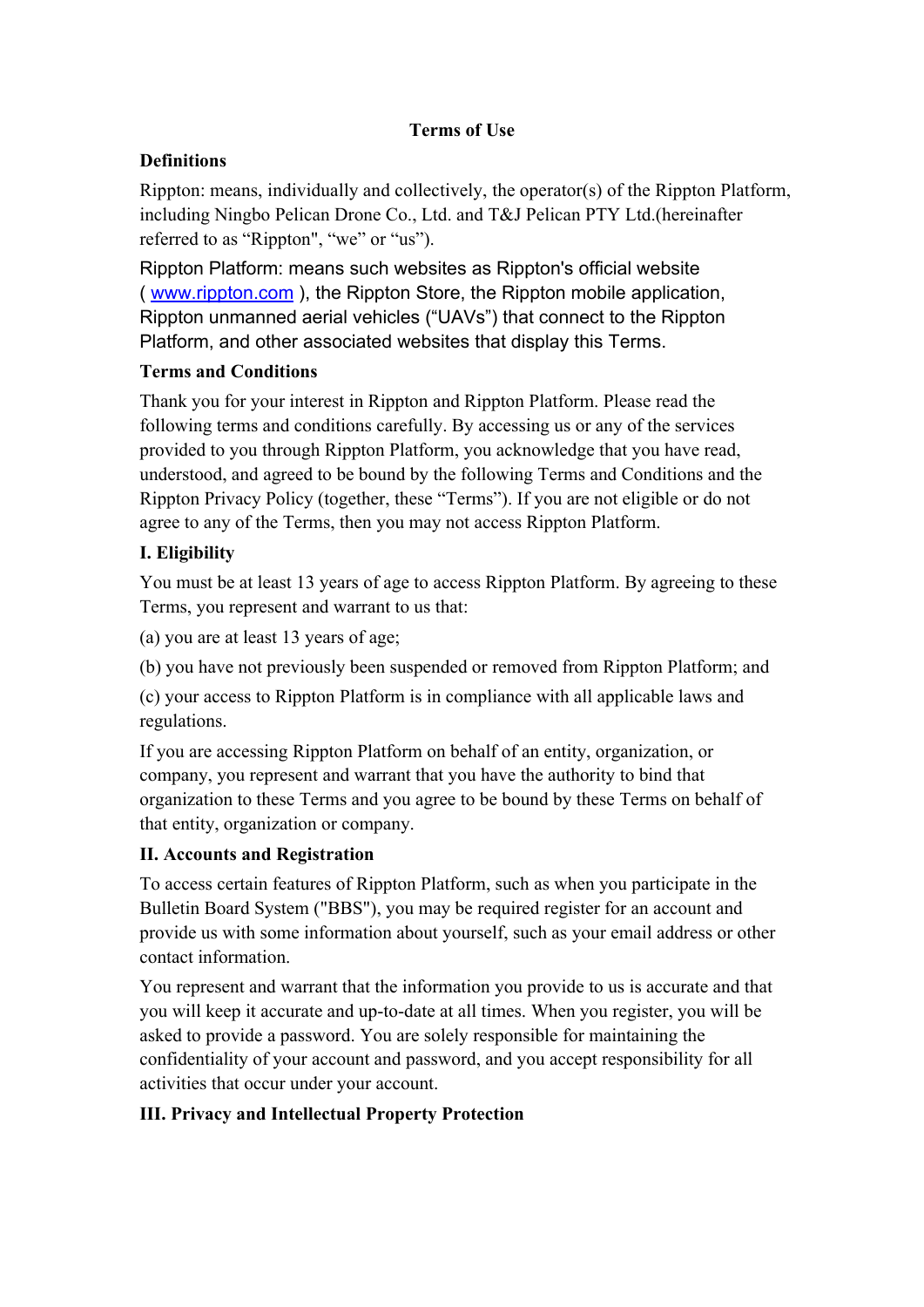Rippton Privacy Policy explains how we treat your personal information and protect your privacy when you visit Rippton Platform and use ourservices, which means you agree that Rippton can use such information in accordance with our Privacy Policy.

Rippton respects intellectual property rights and opposes infringement and piracy. Where the holder of any intellectual property right thinks the contents in Rippton Platform (including but not limited to information issued by members of Rippton Platform) may infringe his/her/its lawful rights and interests, such person can submit a written notice through Rippton Platform and Rippton will address such issue in a timely manner upon receipt of the notice.

## **IV. Ownership of Rights**

Unless otherwise stated by Rippton, all rights (including but not limited to copyrights, trademark rights, patent rights, business secrets and all other relevant rights) in all the products, technologies, software, programs, data, documents, and other information (including but not limited to texts, images, pictures, photos, audios, videos, charts) belong to Rippton or its affiliates. Without Rippton's permission, no one shall make use of (including but not limited to monitor, copy, disseminate, display, mirror, upload, download through any robots, spiders and other programs or devices) any contents of Rippton Platform.

Rippton Platform's logo, the word "Rippton" and other texts, images and combinations thereof as well as other marks, identifications, names of products and/or services (such as instructional videos) are Rippton and its affiliates' trademarks within and beyond China. Without the written authorization by Rippton, no one shall, in any manner, display, make use of or otherwise deal with the trademarks, or claim to be entitled to do so.

#### **V. Allocation of Liabilities**

In consideration that the services provided by Rippton Platform is of the nature of the BBS, Contents transmitted through Rippton Platform's BBS and other public forum contents are not necessarily endorsed by Rippton, and Rippton has not necessarily confirmed the authenticity of the contents.

You agree to use the BBS only to post, send and receive messages and material that are proper. By way of example, and not as a limitation, you agree that when using the BBS, you will not:

1) Use the BBS in connection with surveys, contests, pyramid schemes, chain letters, junk email, spamming or any duplicative or unsolicited messages (commercial or otherwise).

2) Defame, abuse, harass, stalk, threaten or otherwise violate the legal rights (such as rights of privacy and publicity) of others.

3) Publish, post, upload, distribute or disseminate any inappropriate, profane, defamatory, obscene, indecent or unlawful topic, name, material or information.

4) Upload, or otherwise make available, files that contain images, photographs, software or other material protected by intellectual property laws, including, by way of example, and not as limitation, copyright or trademark laws (or by rights of privacy